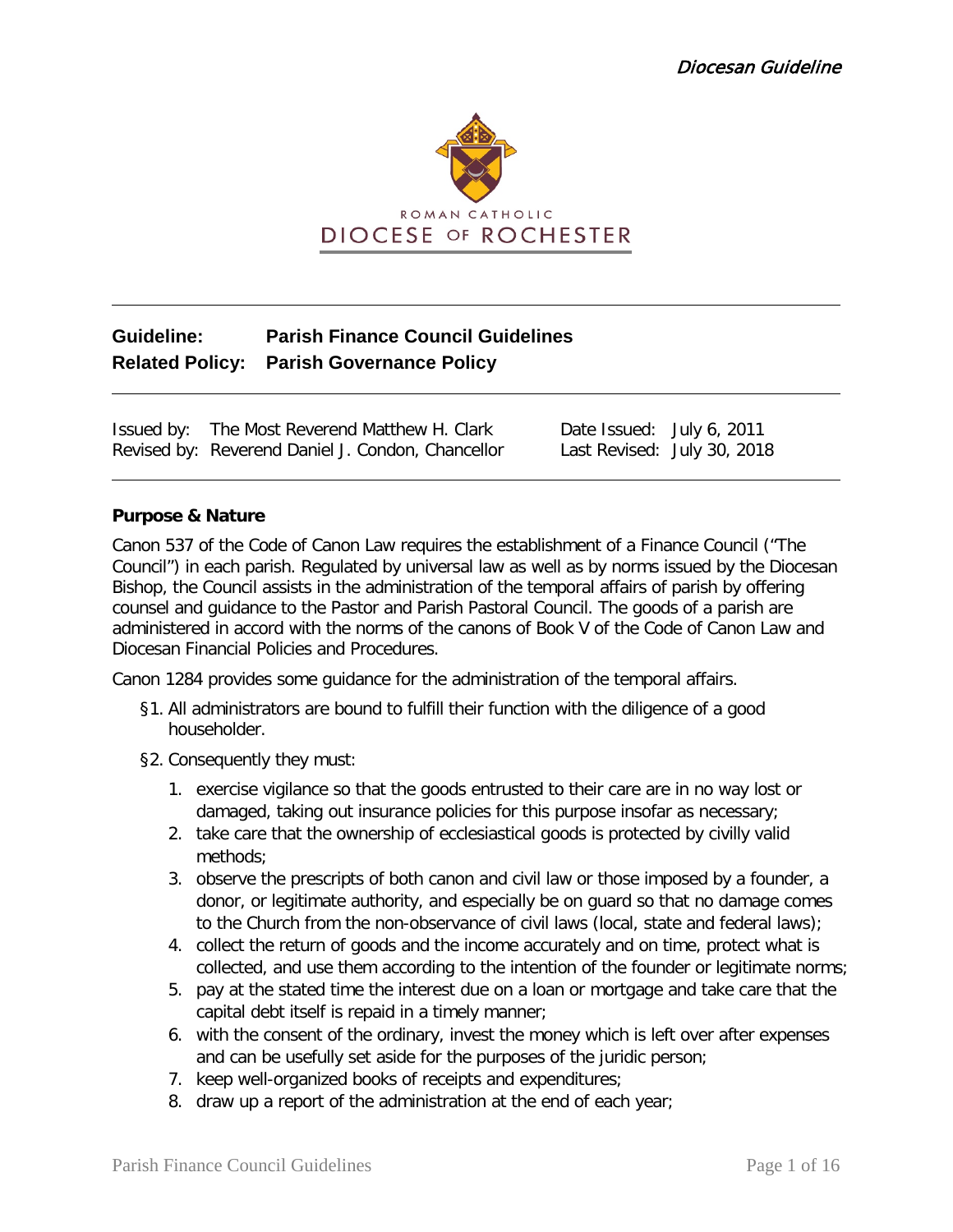- 9. organize correctly and protect in a suitable and proper archive the documents and records on which the property rights of the Church or the institute are based, and deposit authentic copies of them in the archive of the curia when it can be done conveniently.
- §3. It is strongly recommended that administrators prepare budgets of incomes and expenditures each year; it is left to particular law, however, to require them and to determine more precisely the ways in which they are to be presented.

The Council is a mandated consultative body in the administration of parish finances. When more than one parish has been entrusted to the care of a single Pastor, a joint Council may be constituted in so far as it is representative of each parish in the cluster. In this case, the Pastor may occasionally gather with the individual Parish Finance Council (representatives to the joint Council) of a particular parish as needed.

While the Council has significant responsibility for the stewardship of parish financial resources, it is the role of the Pastor and the Pastoral Council to discern the directions and priorities that will advance the mission and life of the parish.

Canon law states that the Pastor is obligated to consult the Council on certain matters and on all matters requiring the Bishop's approval. (See Attachment  $A - Transactions$  Requiring Approval of the Diocesan Bishop for the complete list. Also provided is Attachment  $B -$ Recommended Areas for Finance Council Consultation.) While the Pastor is not obliged to follow the recommendations of the Council, he or she in prudence ought not to act against such advice, especially when there is consensus, unless there is a serious overriding reason. When acting contrary to its recommendations, the Pastor should provide an explanation to the Council regarding the reasons for his/her decision and this should also be recorded in the minutes.

The Pastor should ensure that members of the Council are conversant with and committed to ethical principles consistent with the moral teachings of the Church. The parish leader is responsible for educating Council members on general ecclesiastical law and diocesan policy pertaining to the administration of church temporalities.

#### **Membership**

The Council's membership must include individuals who have knowledge and expertise in the areas of accounting, business, administration, law, and financial management. In so far as possible, the membership of the Council should reflect the parish population in terms of gender, age, race and cultural background.

In addition, members must:

- be fully initiated Roman Catholics in good standing with the Church;
- be registered and supporting members of the parish;
- be participants in parish life and worship;
- be committed to prayer, study, listening and dialogue;
- be committed to giving the time needed for participation;
- be aware of and comply with the parish by-laws;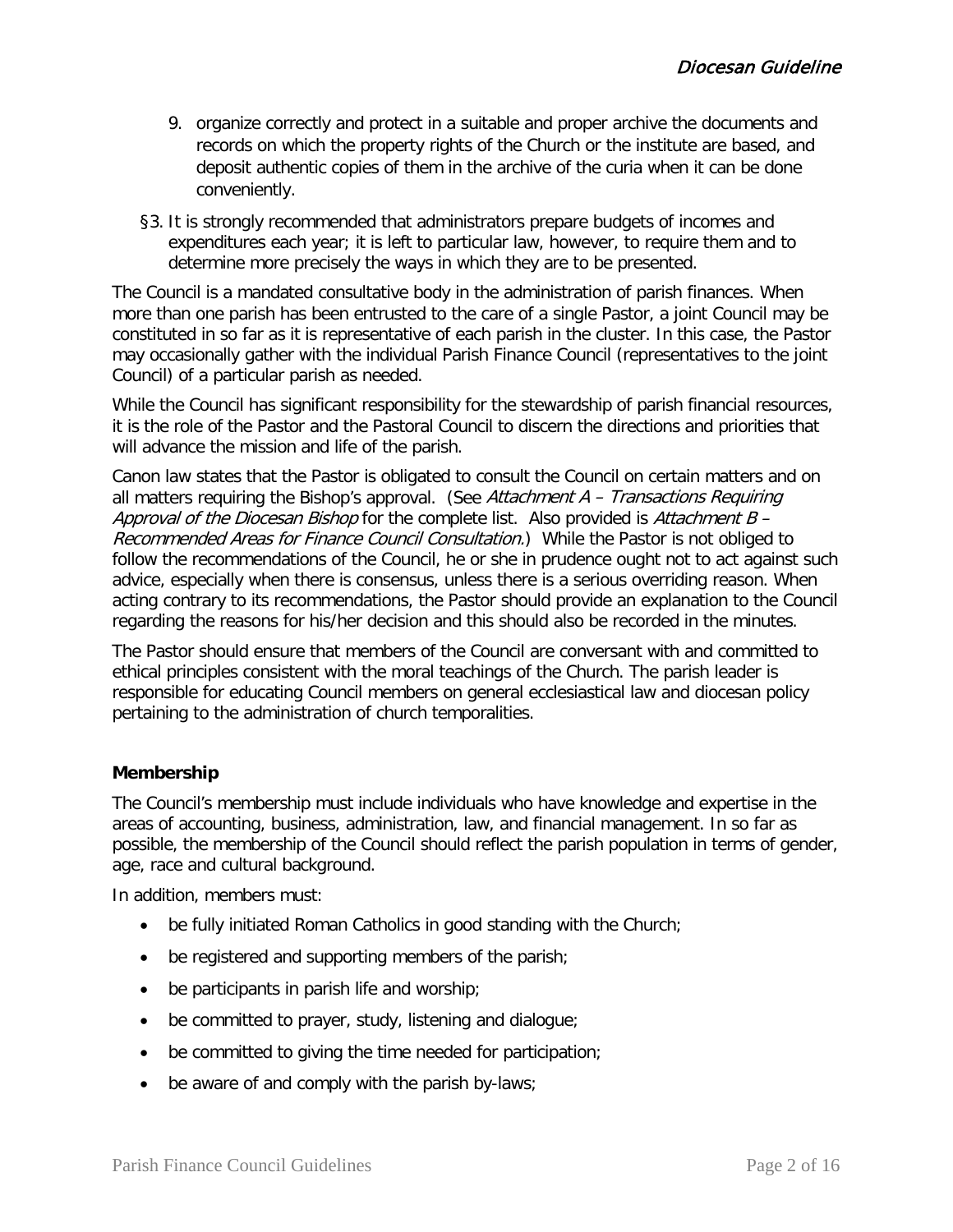• be aware of and comply with the Parish Conflict of Interest Policy.

If a parish or cluster employs a professional staff member such as a business manager, the business manager should serve as staff to the Council. Parish employees are not members of the Council; they support the Council. Parish employees should be available to answer questions regarding parish programs, accounting, financial reporting, internal controls, etc. The Council should be provided relevant and timely information including financial reports (balance sheet, income statement, actual to budget comparisons, loan balance payments and interest payments, investment of surplus funds, status of fundraising drives, etc.) to review.

The Business Manager can play a key supporting role in the administration of the parish. In some of the most developed situations the Business Manager role can encompass duties that are a hybrid of a chief operating officer and chief financial officer. It is important that the Council and the Business Manager communicate on issues and priorities and coordinate their activities.

Likewise, when parish buildings and grounds are to be discussed, inviting staff responsible for these areas can enhance the discussion.

#### **Size**

The Council should be large enough to include a broad representation of the required expertise, but not so large as to inhibit planning and the development of recommendations. A group of five to seven members is recommended. In the event there are more interested parishioners willing to serve than there are seats on the Council, it is recommended to establish some subcommittees that can specialize in areas such as the budget, facilities, capital and/or planned giving.

#### **Selection**

The Pastor selects Council members through an open search process that will include: an identification of membership needs, recruitment of prospective members, an application process, and interviews. The selection process may include the Parish Pastoral Council and/or lay trustees.

#### **Term of Office – Policy**

The term of office is five years. Terms should be staggered so that some Council members change each year. A member may serve for two consecutive five year terms. After one year of a break in service, a new cycle may commence.

#### **Organization**

As a mandated consultative body, the Council is a distinct body. While both the Parish Pastoral Council and the Parish Finance Council have shared concern for the mission of the parish, each council has distinctive competence. Care must be taken to integrate the Finance Council into the consultative structure of the parish, receiving input from and providing assistance to the Parish Pastoral Council as requested; while offering advice to the Pastor as requested or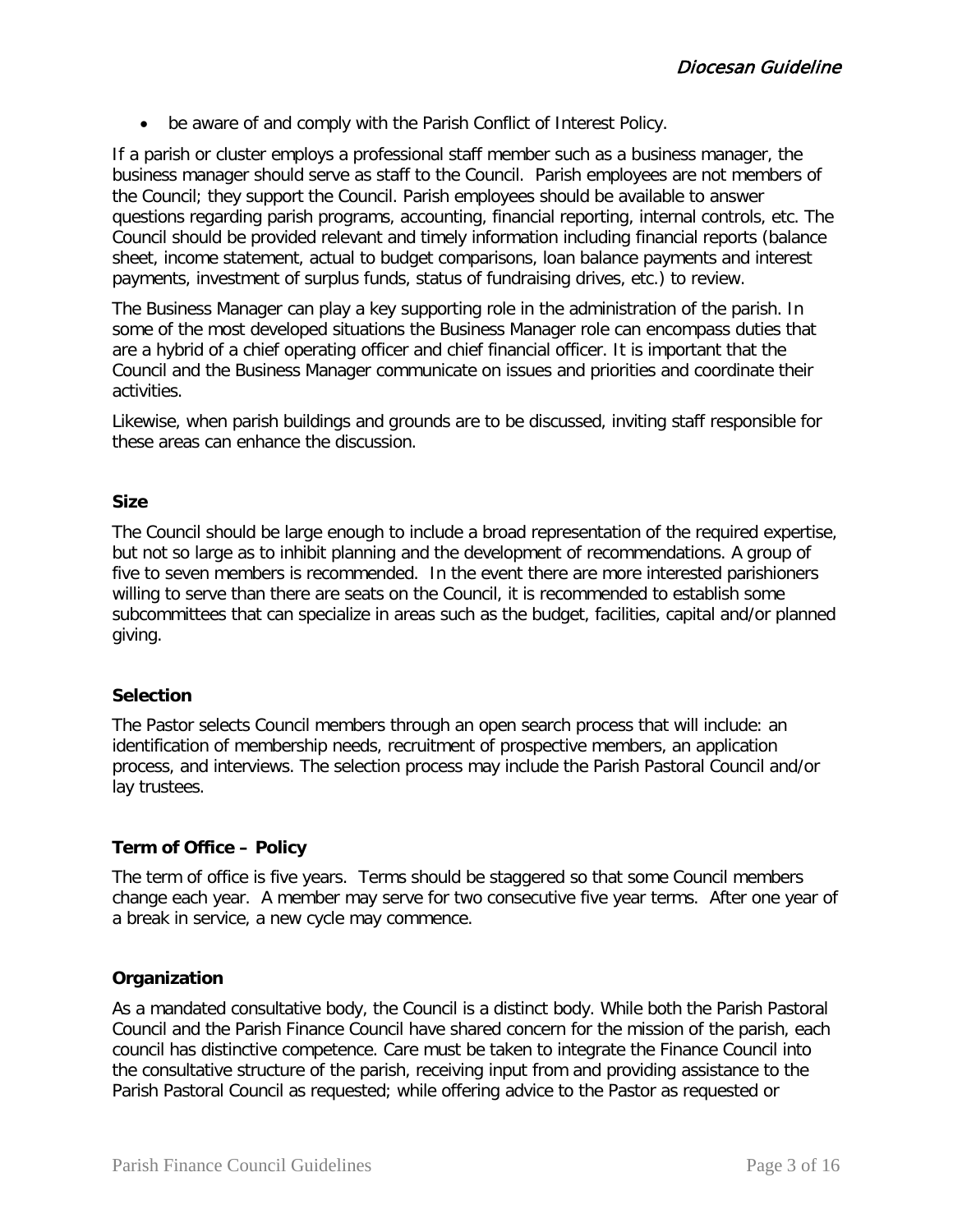required. It is strongly encouraged that minutes of each council meeting be shared with members of the other council.

The officers of the Parish Finance Council shall be a Chairperson and a Secretary.

While by *Canon Law* the Pastor presides over the council, he or she does not chair it. The members shall elect (or the Pastor shall appoint) the Chairperson after the members have gone through a period of discernment. He/She will chair all meetings and, in consultation with the Pastor, will be responsible for selecting the hour and location of meetings, preparing the meeting agenda, notifying members of upcoming meetings, and any other duties so assigned by the Pastor. Meeting agendas should be prepared by consultation between the Pastor and Council Chair and mailed or emailed to members in advance of the meeting (two weeks is recommended). The agenda should list the major items for discussion. A typical agenda should include:

- Opening prayer
- Revisions and approval of the agenda
- Approval of the meeting minutes from the previous meeting
- Items to be discussed (old and new business) along with recommendations and actions necessary
- Quarterly budget vs. actual analysis
- Budget review and approval (annually)
- Financial statement review and approval (annually)
- Review of "audit" report, if applicable
- Planning for the next and future meetings

See Attachment D for a Sample Agenda and Attachment E for Sample Meeting Minutes.

Supplying supporting materials with the agenda in advance will lead to more productive meetings.

The Secretary will be responsible for the recording and distribution of minutes, maintaining a permanent record of each member's tenure and of business conducted by the Council, and any other duties so assigned by the Chairperson. Meeting minutes should contain all recommendations of the councils and decisions of the Pastor as well as open Action Items.

Meetings should be scheduled at least once a quarter or more frequently if required. Meeting times and dates should be predictable, such as a day and week of each month. Because its purpose is to give him/her advice, the Pastor ought to be present at the Council meetings.

In addition to being heard on matters requiring the consent of the Diocesan Bishop, another very important responsibility includes reviewing and signing the report of the external auditor, acknowledging that the Council has been made aware of the findings. Of course, the Council should advise on correcting any noted deficiencies.

Members should maintain confidentiality on those matters designated as confidential. Materials such as agendas, meeting minutes, and review materials should not be disclosed to others if designated as confidential.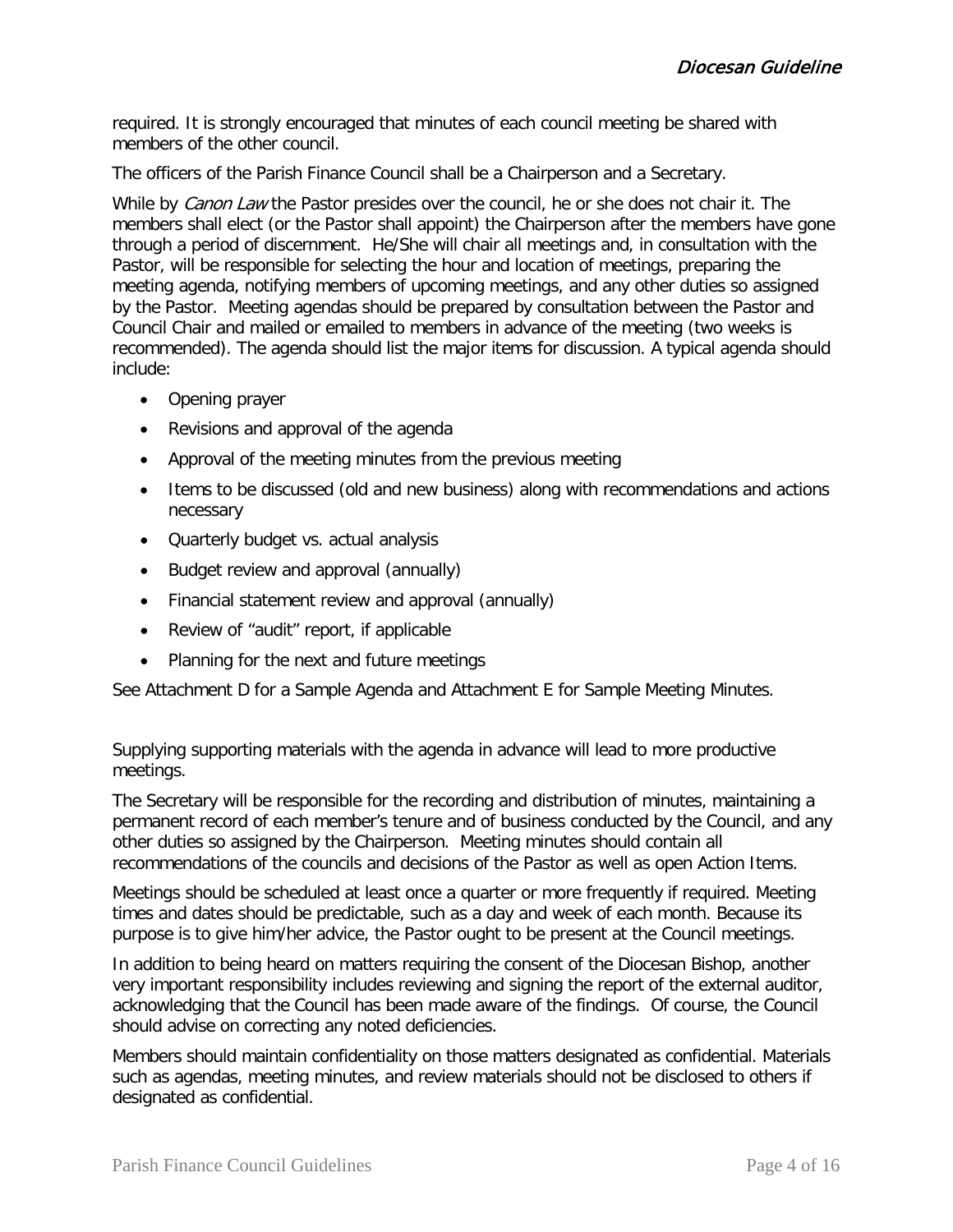Council meetings are typically not open to the parish community. Reports to the community will be shared once decisions are finalized. Communication with the parish should also occur at the onset of studying an issue to solicit needs and concerns, gifts and resources of the parish community. The primary purpose of the Council is to provide open and honest advice to the Pastor; if the meetings occurred in a public forum, the discussion might be too limited. The Council should advise the Pastor on the best ways to keep the parish at large informed and involved in key issues and decisions facing the parish.

### **Reporting of Suspected Frauds**

If at any time fraud is suspected, members should contact the Diocesan Fraud Hotline at 1-800- 388-7177 x1266; where suspected malfeasance can be reported anonymously if necessary.

#### **Subcommittees**

It often makes sense to divide the Council into subcommittees (consisting of both Council members and non-members) to deal with responsibilities and duties. The magnitude and complexity of the different subcommittees depends upon the size, resources, obligations, and needs of each particular parish. The Council, following the priorities established by the Parish Pastoral Council, coordinates the work of these subcommittees.

The work of the subcommittees **may** encompass the following:

#### Buildings & Grounds Subcommittee

• Each parish must have a Buildings & Grounds Committee as a standing sub-committee of the Parish Finance Council. See the Buildings & Grounds Committee Guidelines. [Link](https://dioceseofrochester.sharepoint.com/:w:/r/Policies/Policies/Parish%20Governance%20Policy/Buildings%20%26%20Grounds%20Committee%20Guidelines.docx?d=wab1cf5a8cac0456496abcbc91e384aad&csf=1&e=75Jp63)

#### Budget Subcommittee

- To assist the Pastor in the preparation, presentation, and review of an annual budget for both operating and capital expenditures based upon the goals and objectives determined by the Parish Pastoral Council. This approved budget should be published and made available to parishioners.
- To seek assistance in balancing an operating budget through the parish's Financial Planning and Development Subcommittee (if one exists), the parish's Pastoral Planning Group, and the diocesan parish finance office.
- To assist other programs and ministries in preparing and submitting their annual budgets to the parish.
- To study parish revenue and make recommendations for maintaining and increasing revenues in order to meet parish objectives and priorities.
- Monitor demographic and parish contribution trends.
- **To provide parishioners with periodic (e.g. semi-annual or annual), comprehensive written reports on the parish's financial position, including a statement of activity and balance sheet accounts. (This is mandatory.)** Consider oral reports to parishioners to elaborate on key results and issues.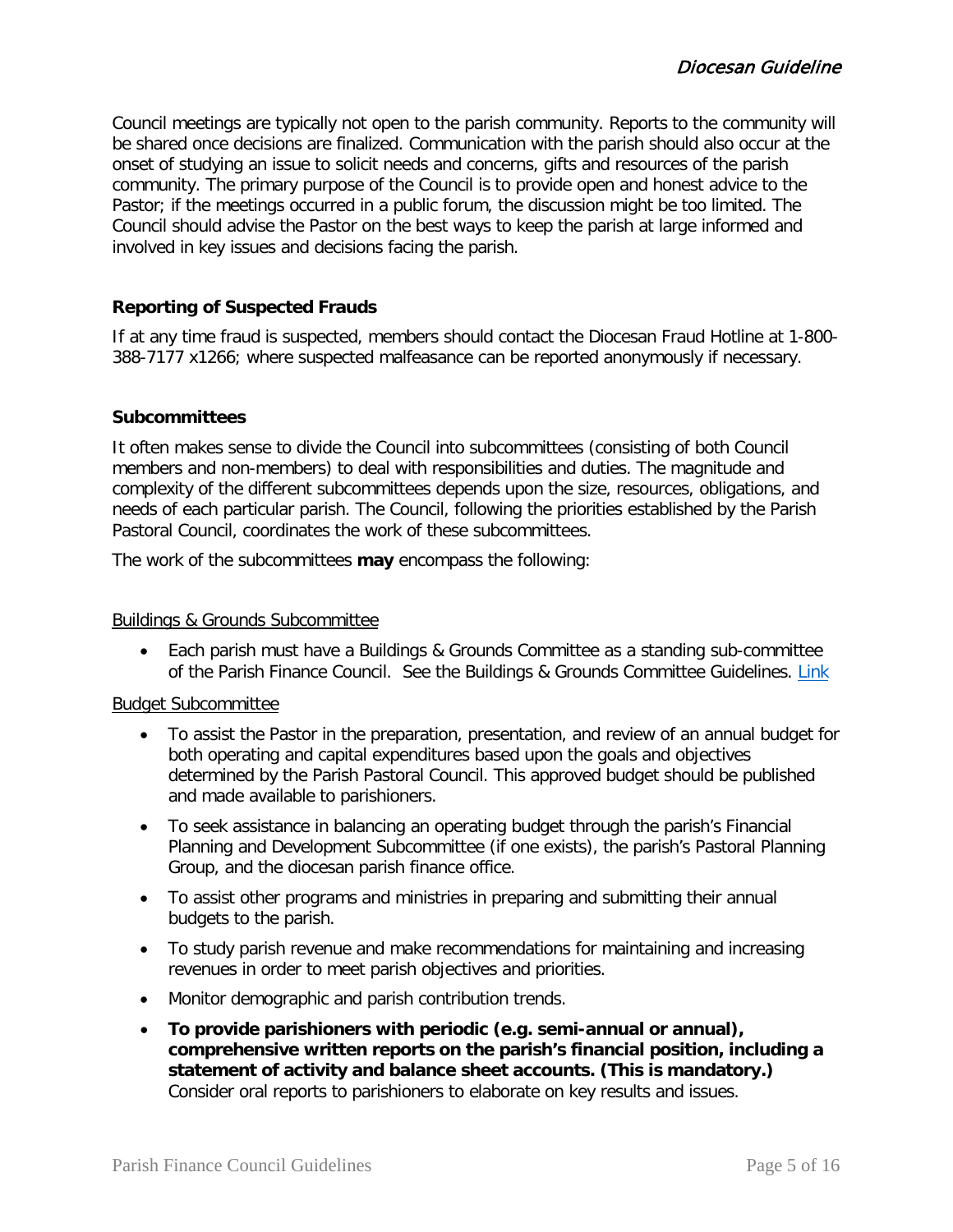- To work with the elementary school and the religious education program regarding the budget, review internal controls of the business office, and prepare recommendations regarding subsidy approval. The same applies if supporting a regional school or consolidated school and may involve communication with other Parish Finance Councils or with a School Finance Council.
- To suggest and review cost-cutting measures when necessary.

#### Audit Subcommittee

- Conduct self-administered audits of internal controls and Diocesan Policies and Procedures. Particularly focus on areas involving cash receipts and any disbursements. Review procedures used for gathering, counting and recording Sunday collections and tuition and control of bank accounts. Confirm duties are adequately segregated. Share findings with appropriate diocesan personnel.
- To ensure that tamper-evident cash bags along with a robust collection and counting procedure is routinely used in the parish. Tamper-evident bags with robust handling procedures are required for any event or activity handling cash.
- To ensure that bank reconciliations are regularly completed in a timely manner after each bank statement is received and that the reconciliations are checked by someone other than the person performing the reconciliation.
- To review periodic financial/procedural audits of the parish performed by an external auditor and advise on how best to address and correct identified weaknesses. Assist in communicating results to parishioners.

#### Financial Planning and Development Subcommittee

- To provide long-range planning for both the financial and physical needs of the parish.
- To work closely with the budget and maintenance subcommittees, the Parish Pastoral Council, and other parish organizations to adequately plan and identify for the long range financial and physical needs of the parish, particularly in the instances where there is a deficit operating budget.
- To encourage and communicate the benefits of Planned Giving to both the parish and the parishioners.
- To investigate and propose additional income streams.
- To work with the Pastoral Planning Group to resolve similar challenges and to minimize expenses and maximize resources.

#### Investment Subcommittee

• Adoption of an investment policy statement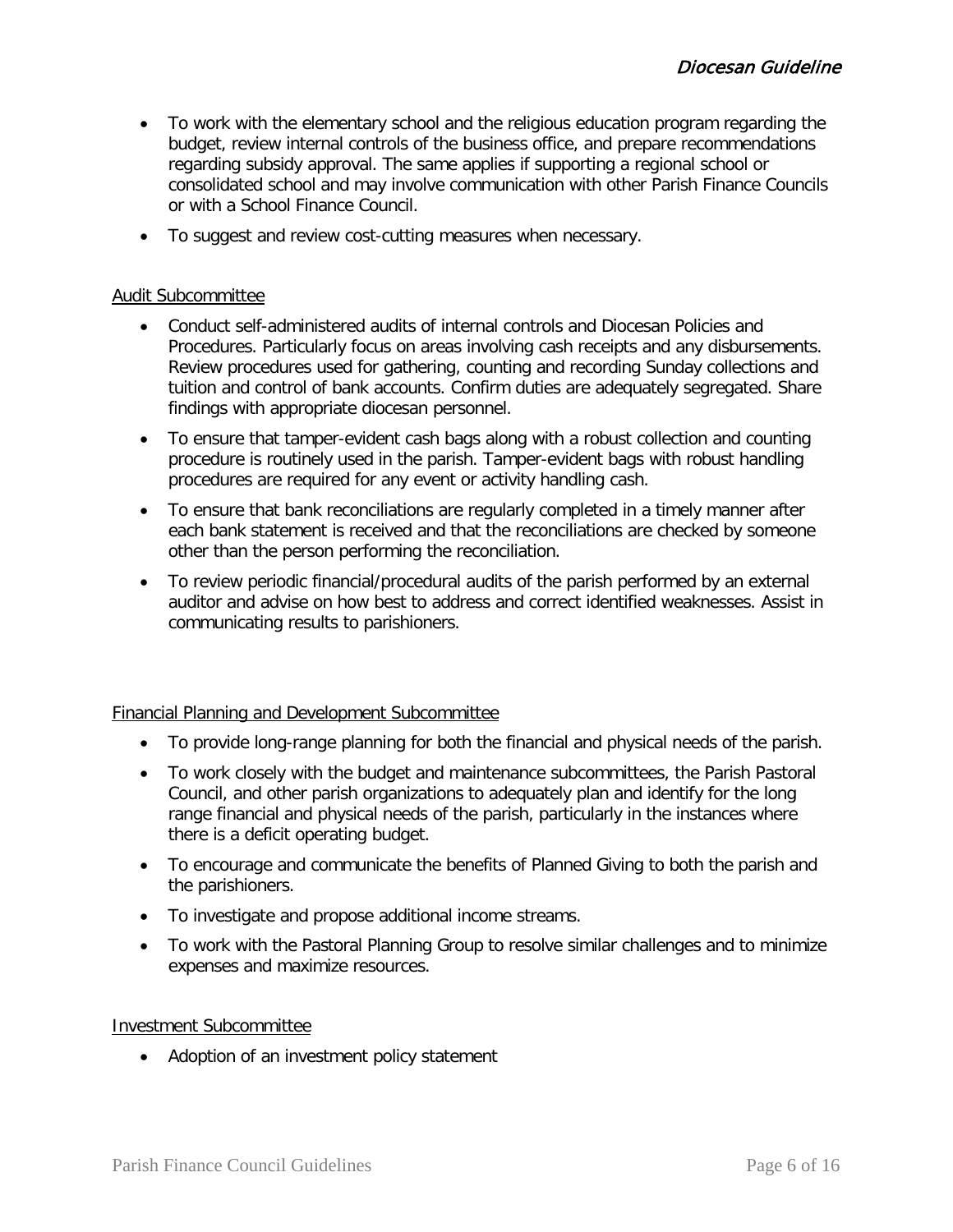- After the Facilities & Maintenance and Financial Planning & Development Subcommittees have done their jobs, the Investment Committee should have a forecast for long term capital needs.
- The Investment Committee should then provide a strategy to meet those capital needs through the investment of long term parish funds through an appropriate allocation across suitable financial instruments.
- The performance of these instruments versus standard indices and the allocation percentages should be reviewed periodically (at least annually) and adjustments should be made accordingly.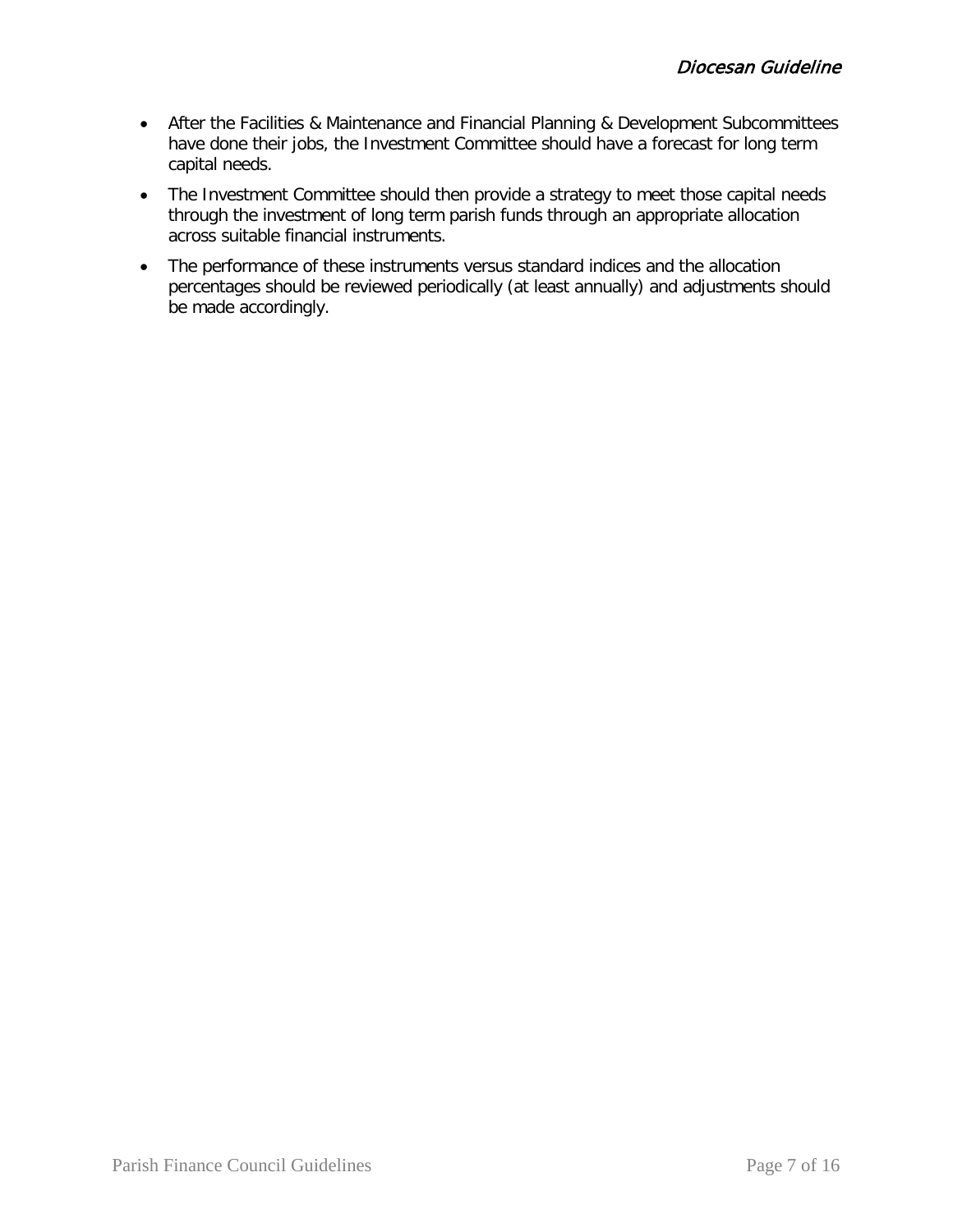### **Attachment A**

#### **TRANSACTIONS REQUIRING APPROVAL OF THE DIOCESAN BISHOP**

Generally, transactions that exceed 10% of the parish annual offertory income<sup>1</sup> or \$30,000, whichever is more, require the approval of the Diocesan Bishop. However, the following categories carry special consideration.

#### Acquisition

The Pastor will need to notify the Diocesan Bishop in writing of his/her intention. This letter should contain the reason for considering acquisition. There should be evidence that the consultative bodies of the parish have considered the contemplated acquisition. The minutes of the Finance Council and of the Pastoral Council meetings at which the topic was discussed must be sent to the Chancellor along with the parish's most recent financial statement. The Pastor will receive a response indicating preliminary approval and next steps to follow, or requesting further information, or expressing concerns relative to the proposed acquisition.

All purchase contracts should be contingent upon receipt of a phase I environmental assessment satisfactory to the parish. With respect to the purchase of property with existing improvements an engineering inspection should take place including inspection of all mechanical, electrical and life safety systems as well as structural and roofing inspections.

Any purchase offer must be examined by legal counsel before it is signed and must contain the following clause: "Subject to the approval of the Roman Catholic Diocese of Rochester within twenty (20) business day of the date of receipt." The purchase offer with a resolution, using the proper legal title of the purchaser and specifically stating the property to be acquired, and the offering price, should be sent to the Chancellor's office with the purchase offer.

If the parish is incurring debt in this transaction (other than a purchase money mortgage), an attorney will have to prepare a standard Court Order and Consent Form, which should be forwarded to the Bishop for signature.

## Alienation

Alienation is the transfer of ownership of stable patrimony (long term assets). There are four general categories of stable patrimony: real estate, movable property not consumed in its use (i.e. art, automobiles, furniture, and books), long-term investments in securities, and restricted funds. The value of the asset must be determined when considering the transfer of ownership of any of these types of goods. If the value exceeds \$30,000 or 10% of the prior year's ordinary annual income, whichever is higher, the consent of the Diocesan Bishop, acting with the consent of the College of Consulters and the Diocesan Finance Council is required. If the value of the asset exceeds \$3,500,000 the additional permission of the Holy See is required.

The process begins with a letter from the Pastor to the Diocesan Bishop requesting permission. The letter should describe the property, the reason for alienation, the value of the property, and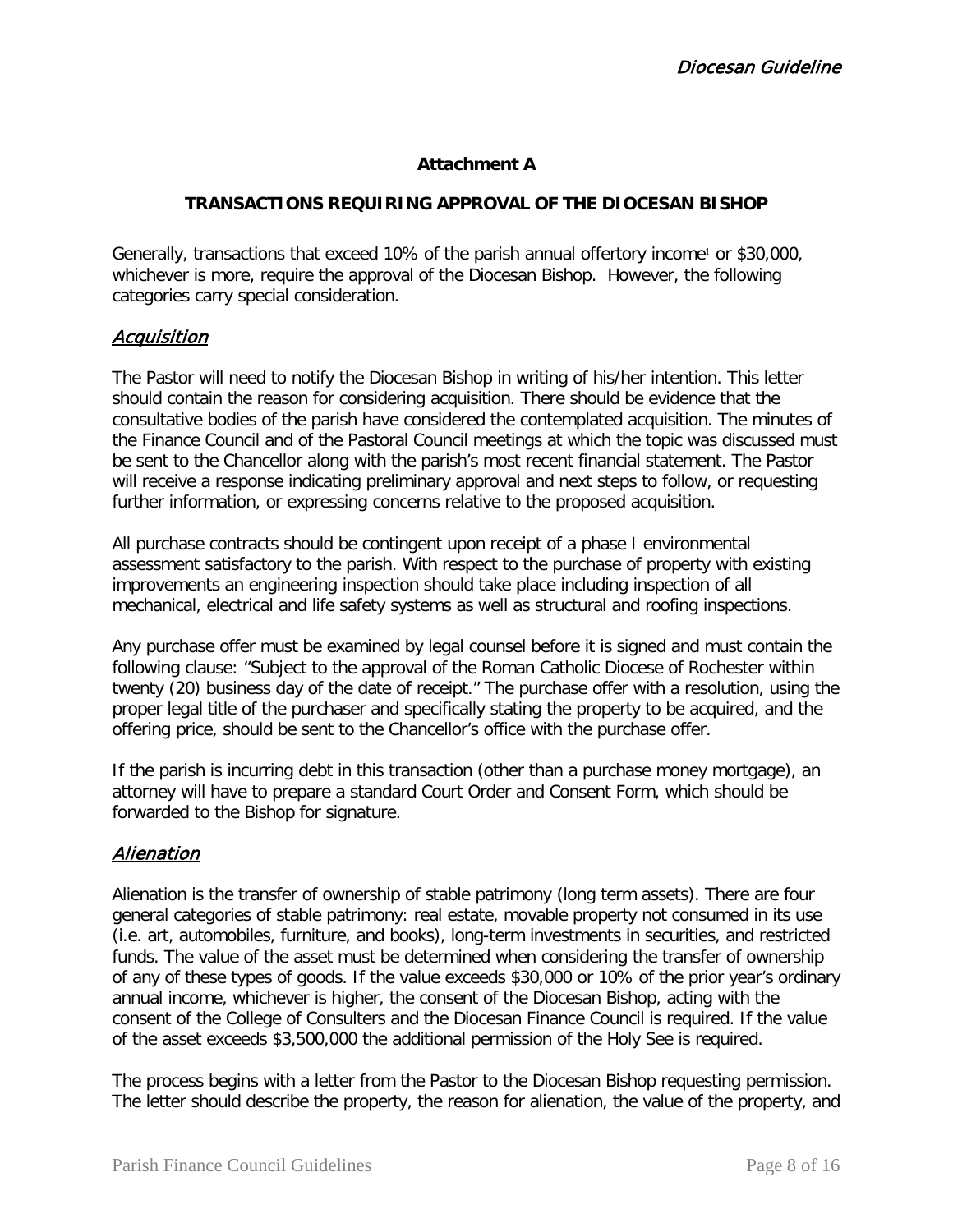the process of consultation. Please consult the "Alienation of Church Property Information Form" (attached) for a description of the required documentation.

In addition to the canonical requirements, alienation of ecclesiastical goods must satisfy all requirements of applicable civil law. This will most often require court approval. The diocese will facilitate legal counsel for parishes considering alienation of property. (See the Diocesan Procedures for Closing/Vacating, Leasing, Selling, or Demolishing of Parish Buildings. [Link\)](https://dioceseofrochester.sharepoint.com/:w:/r/Policies/Policies/Buildings%20%26%20Properties%20Policy/Procedure%20for%20Closing%20Vacating%20Leasing%20Selling%20or%20Demolishing%20of%20Parish%20Buildings.docx?d=w21918d85e4a34f3fb5fd6043453ba31a&csf=1&e=tySi3l)

## Leasing

When contemplating the leasing of church property, Pastors should contact the Chancellor. Legal counsel should be consulted to develop the form and content of the lease. (See the Diocesan Procedures for Closing/Vacating, Leasing, Selling, or Demolishing of Parish Buildings. [Link\)](https://dioceseofrochester.sharepoint.com/:w:/r/Policies/Policies/Buildings%20%26%20Properties%20Policy/Procedure%20for%20Closing%20Vacating%20Leasing%20Selling%20or%20Demolishing%20of%20Parish%20Buildings.docx?d=w21918d85e4a34f3fb5fd6043453ba31a&csf=1&e=tySi3l) Properly developed leases serve to protect the interests of all parties.

The valid leasing of ecclesiastical goods owned by a parish requires consent of the Diocesan Bishop when the market value of the goods to be leased exceeds \$100,000 or the lease is to be for 1 year or longer. Leases of terms longer than five (5) years, including renewals, are not permitted.

## Construction & Renovation

One of three different Construction and Renovation processes will be followed depending on the size and complexity of the project. These are all detailed in the Buildings and Properties Policy. [Link](https://dioceseofrochester.sharepoint.com/:w:/r/Policies/Policies/Buildings%20%26%20Properties%20Policy/Buildings%20and%20Properties%20Policy.docx?d=w6dde3d95806948028fb5c01127e983ee&csf=1&e=4bBsrp)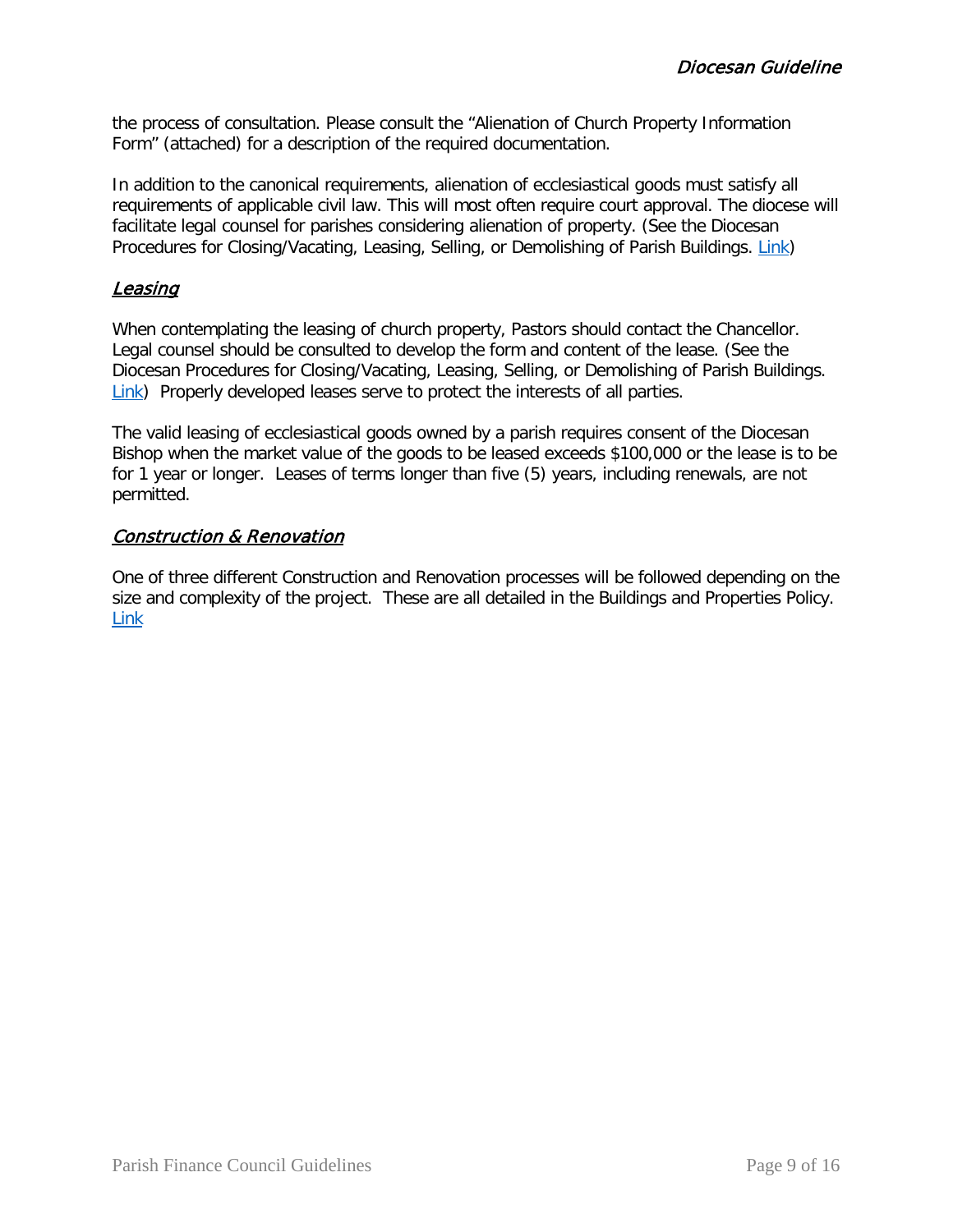### **Attachment B**

#### **RECOMMENDED AREAS FOR FINANCE COUNCIL CONSULTATION**

As stated earlier, the Pastor is required to consult with the Finance Council on matters requiring the approval of the diocesan bishop. These should not be the only times that the advice of the Council is sought. When consulted, the recommendations of the Finance Council should be reflected in the meeting minutes. Listed below are other suggested situations when the Finance Council should be consulted:

- Diocesan norms require the Pastor to consult with the Parish Finance Council for a commitment of parish resources over \$10,000.
- The advice of the Finance Council should be sought in the management of parish funds, banking arrangements and investments. A limited number of bank accounts should be established and procedures for approving new accounts should be in place. The Council should approve a new bank account before it is opened. This also applies to bank accounts for auxiliary groups. The Council should also ensure compliance with the Parish investment policy if applicable.
- The Council should review any indebtedness of the parish and assist the Pastor in fulfilling his/her obligations under canon 1284.5, i.e. to "pay the interest on a loan or mortgage when it is due and take care that the capital debt itself is repaid in due time." Planning for debt repayment should be an integral part of the budget process.
- Regularly review periodic (at least quarterly) of financial reports balance sheet, income statements, comparisons to budget as well as prior year results and cash flow analysis. Significant variances from budgeted figures should be investigated and explained. Since some variances are a function of timing and will correct themselves by year end while others will not, creating a year end estimate will be helpful to determine if further action is needed to get back on track.
- Review the activities of any parish auxiliary groups and verify cash balances of bank accounts. Annually meet with auxiliary groups to review the reporting of past year's activities and a review of the budget for the coming year. Assess the accounting practices and internal control procedures in use to insure compliance with diocesan policies. Review the activities of the auxiliary groups to assure that they are not jeopardizing the tax-exempt status of the parish.
- The Council should regularly review the Diocesan Policies and Procedures to ensure the parish is in compliance. Doing so will minimize the time and money spent performing and reviewing the diocesan audit.
- Consult on the construction or renovation of parish facilities, the sale or purchase of parish property, and lease agreements. The Council assists the Pastor in planning for repair, replacement, or service of property and equipment to ensure that the parish buildings and property are adequately maintained. Review maintenance and utility costs seeking to minimize costs through preventative maintenance, energy conservation, and the implementation of risk management programs and recommendations.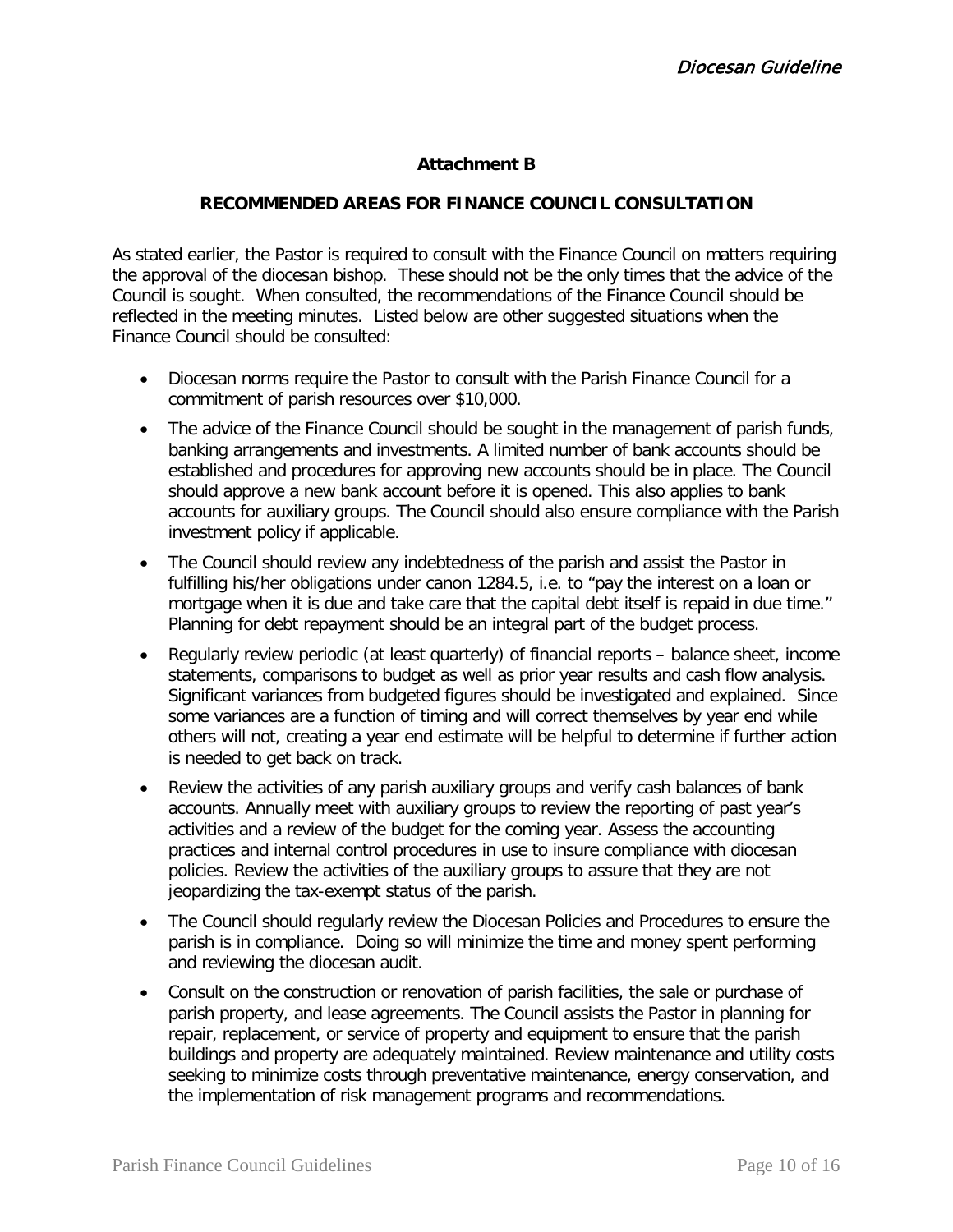- Assess effectiveness of existing fund-raising programs and recommend new programs or changes to existing programs if revenues are insufficient. Review of fundraising activities, such as raffles, bingo, and concession sales for acquisition of required licenses, support documentation for tax filings, and actual tax filings.
- Support parish and diocesan stewardship programs.
- Provide advice on how to use undesignated bequests or other unbudgeted revenue that will not become part of Stable Patrimony (Long Term Assets).
- Provide advice on hiring and evaluating a business manager or anyone providing business services to the parish. Provide advice on training that might be helpful for parish staff.
- Where possible, help the Pastor establish and manage a parish endowment program. Particularly, help insure that the purpose of the endowment is well-defined considering the long-term needs and life of the parish and that any restricted gifts are first reviewed to assure that the parish can accept the restriction and, once accepted, that the funds are spent consistent with the donor restriction(s). Similarly, provide advice and oversight if an endowment already exists.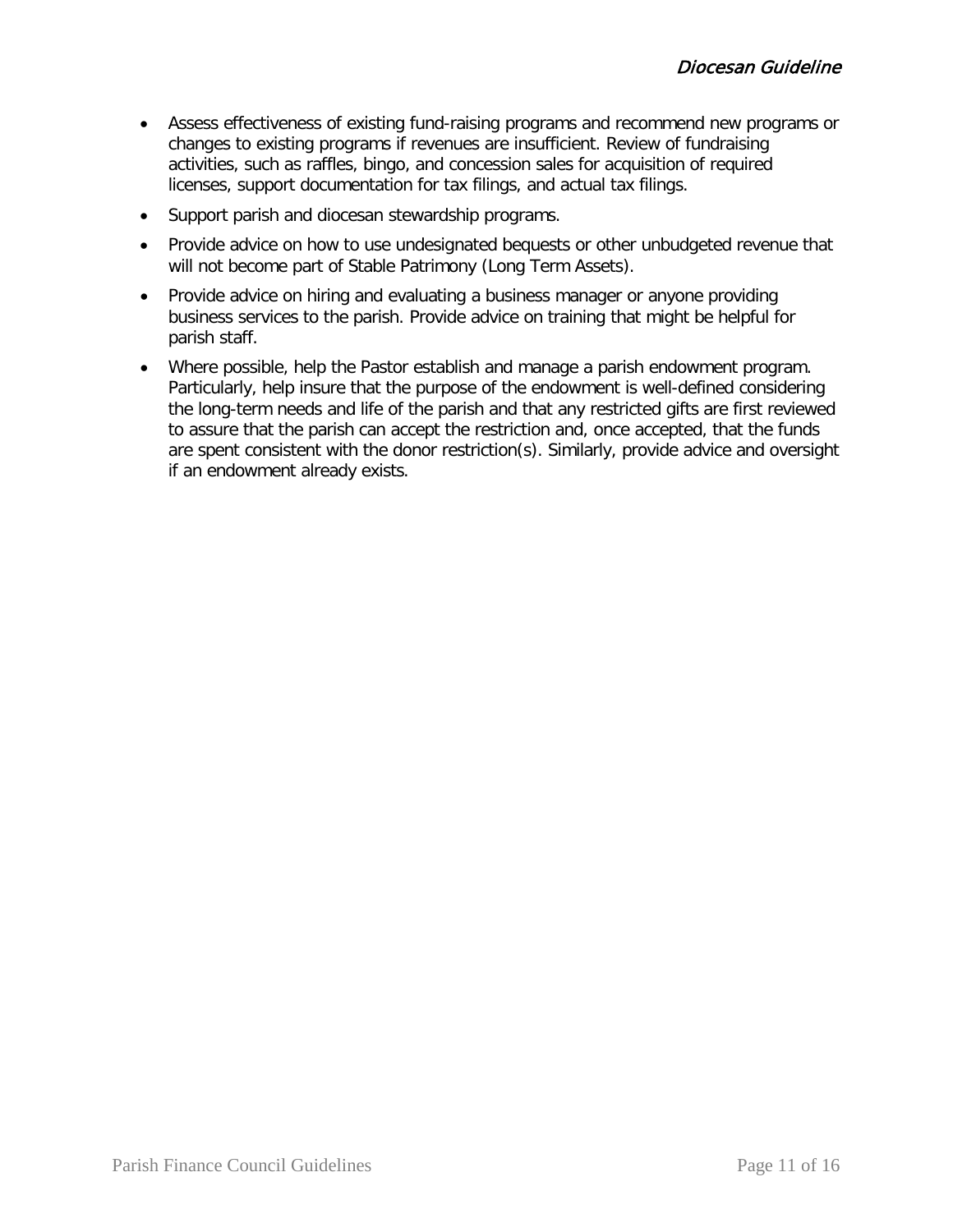## **Attachment C**

## **CHECKLIST OF MAJOR ACTIVITIES**

The Parish Finance Council should establish an annual plan of its activities. Such a checklist could include the following activities:

- 1. Parish Annual Report
	- a. Review completed report prior to submission to the diocesan bishop. The report should be complete within 60 days of the end of the fiscal year.
	- b. Coordinate communication to parish community of the financial situation of the parish. Consider using printed material, oral presentations, and parish hall meetings. Report should be presented to the parish as soon as possible, but no later than 5 months after the end of the fiscal year. This is mandatory.
- 2. Parish Budget Report
	- a. Project and plan resources to meet specified goals. Ensure that the parish is not operating at or projecting a deficit. This could entail a review of parish staffing levels.
	- b. All individual program budgets are reviewed: church, elementary school, religious education, and auxiliary groups.
	- c. Share proposed budget with the Parish Pastoral Council and the general parish.
	- d. Complete and submit to diocesan bishop as required.
- 3. Financial Review
	- a. Financial report and significant financial facts should be prepared for every meeting.
	- b. Budget amounts are compared to the actual income and expenditures to monitor results in comparison to budget projections. At least quarterly, large budget variances should be investigated to determine if a correction plan is necessary.
	- c. Year over year trend reports for programs, revenues, and expenses are analyzed to plan corrective action.
	- d. At least quarterly, a representative from the Finance Council should review the general ledger detail and reconciliation of cash and investment accounts.
- 4. Accounting / internal control systems / best practices
	- a. Review accounting system to determine if it produces current and accurate financial records.
	- b. Ensure that appropriate risk management practices are in place.
	- c. Identify all parish bank accounts, not just known operating accounts. Confirm that these account balances are reflected in the financial statements. Determine if the number of accounts can be reduced to ease administration.
	- d. Review current bank account signature cards and account reconcilements for all parish accounts on a regular basis.
	- e. Review the separation of duties, to the extent possible, of personnel involved in the finances of the parish.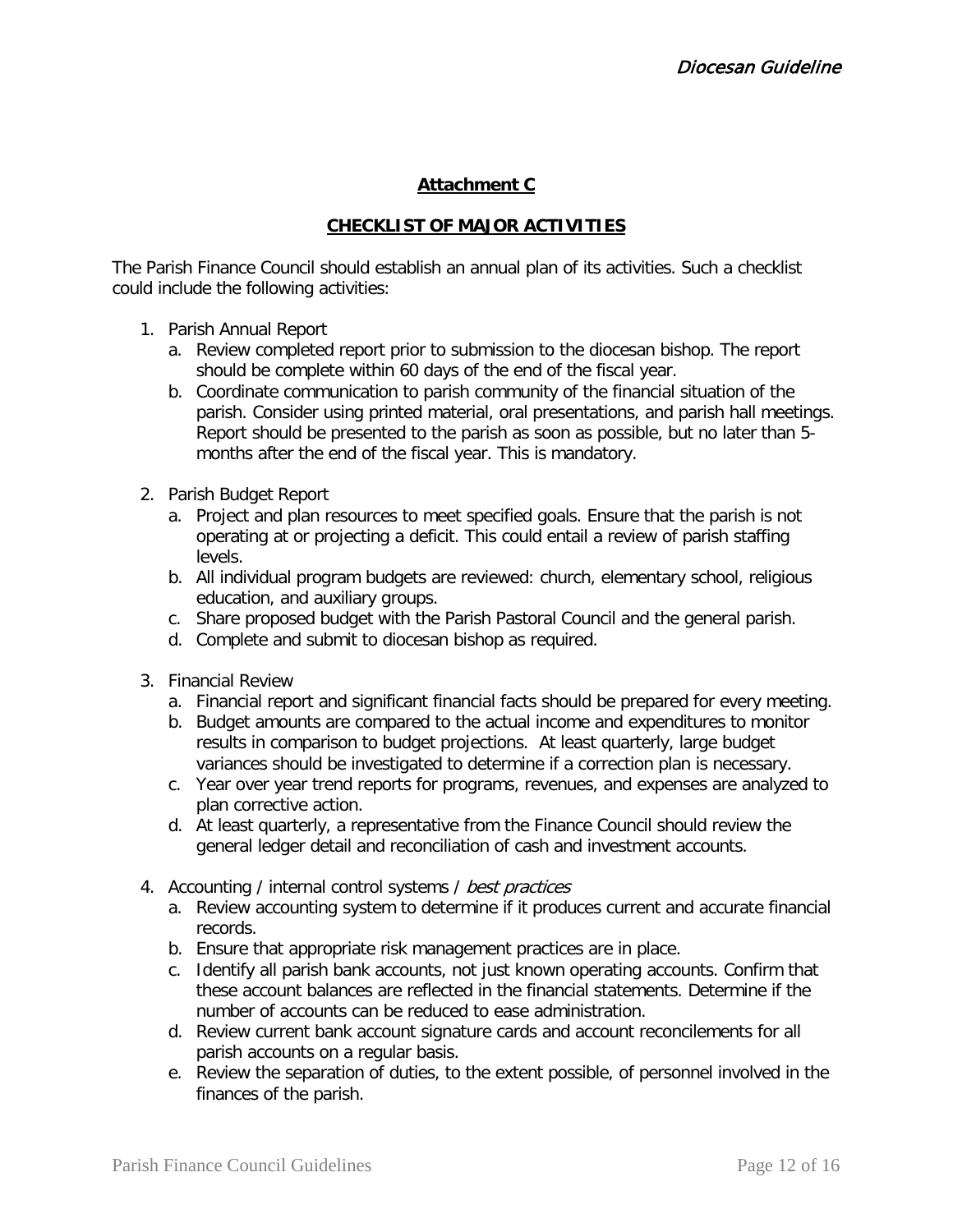- f. Review any statements received for any parish account related to a credit or debit card, store account, purchase order, purchasing card or other similar instrument. Verify that purchases had the necessary approvals, were for a parish purpose and are coded to the proper general ledger account.
- 5. Auxiliary groups
	- a. Review budget and upcoming activities for the next year.
	- b. Review revenue and expenses along with bank account reconcilements.
	- c. Meet with the groups to acknowledge their contribution of time, talent, and treasure. Reinforce financial accountability from various groups to the parish.
- 6. Compliance Oversight
	- a. While not annual, when an audit is performed, the Council needs to sign off on the Audit Review provided by the auditor.
	- b. Taxable Activities: review support documentation and tax filings for payroll taxes (including W-2's), bingo, pull-tabs, and concession sales.
	- c. Licensing Activities: review support documentation and filings for bingo, pull-tabs, carnivals, raffles and other events that may be restricted by the local municipality.
	- d. Payments for Services Provided to Parish: Confirm that 1099 Federal forms are complete and filed for independent contractors.
	- e. Deductions from parish employee pay: Confirm that payroll deductions are submitted on a timely basis to the benefit providers.
	- f. Confirm that all compensation to employees and contractors, including bonuses or gifts, is reflected appropriately on the respective W-2 or 1099.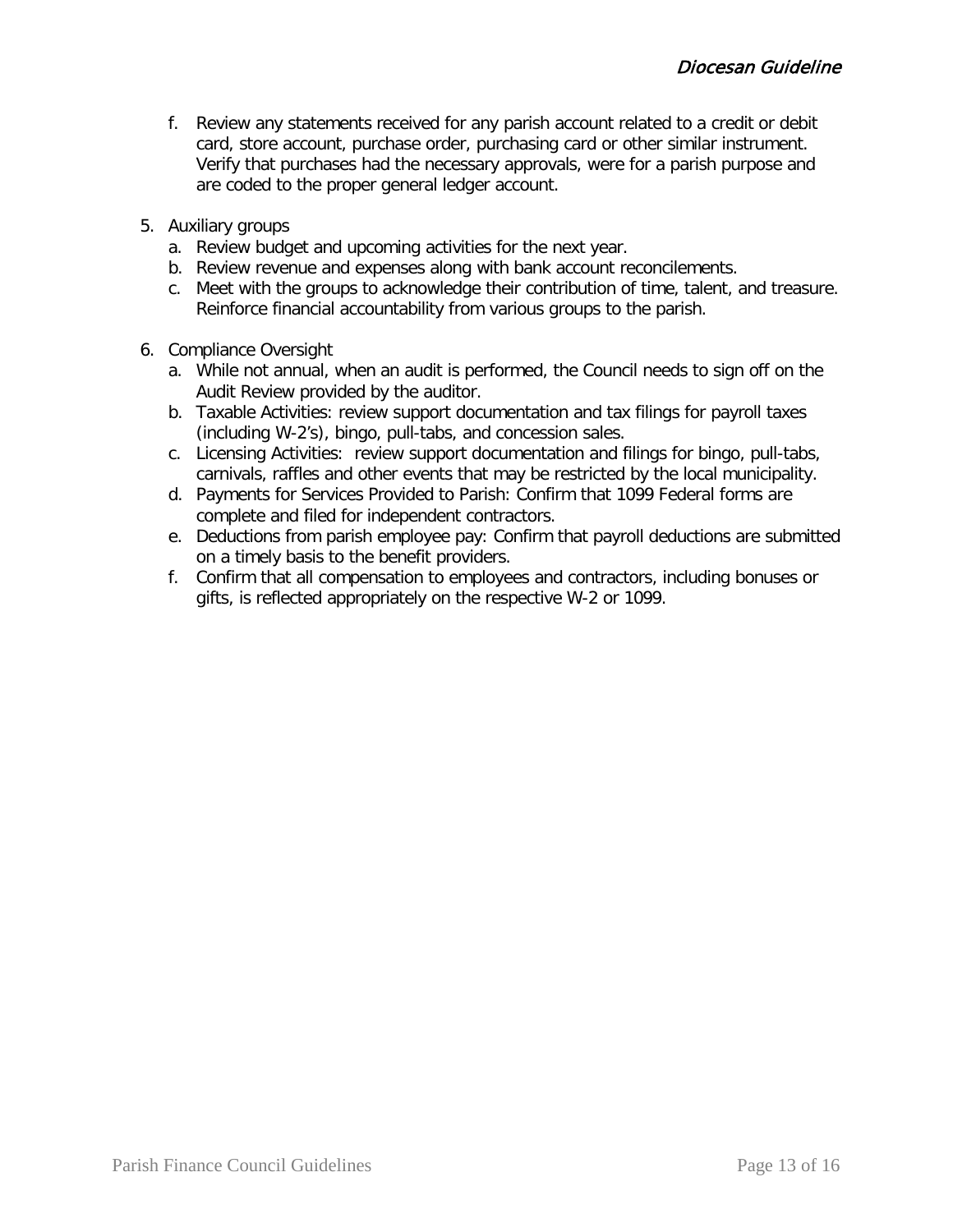## **Attachment D**

# **Parish Name** *Finance Council Meeting Agenda* Date of Meeting

| $\bullet$ | <b>Opening Prayer</b>                                                                                                                                                                                            | Pastor                              | $7:00 - 7:05$                                   |
|-----------|------------------------------------------------------------------------------------------------------------------------------------------------------------------------------------------------------------------|-------------------------------------|-------------------------------------------------|
| $\bullet$ | Revise Agenda and Revise/Accept Minutes<br>Revise/Accept Last Meeting's Minutes<br>$\circ$<br>Revise/Accept Today's Agenda<br>O<br>Does anyone have any conflicts with any item on<br>$\circ$<br>today's agenda? | Chairperson $7:05 - 7:10$           |                                                 |
| ٠         | Committee Reports or Special Presentations<br><b>Buildings &amp; Grounds Committee</b><br>$\circ$<br><b>Budget Committee</b><br>O                                                                                | Name<br>Name                        | $7:10 - 7:20$<br>$7:20 - 7:30$                  |
| $\bullet$ | <b>On-going Business</b><br>Potential Sale of Field Behind the Former School<br>$\Omega$<br><b>YTD Financial Reports and Variances</b><br>$\circ$<br><b>Operational Updates</b><br>$\circ$                       | Fin. Dir.<br>Fin. Dir.<br>Fin. Dir. | $7:30 - 7:45$<br>$7:45 - 8:00$<br>$8:00 - 8:10$ |
| $\bullet$ | <b>New Business</b><br><b>CMA Goal and Attainment Plan</b><br>$\Omega$                                                                                                                                           | Fin. Dir.                           | $8:10 - 8:20$                                   |
| $\bullet$ | Action Items and Next Meeting                                                                                                                                                                                    |                                     | $8:20 - 8:30$                                   |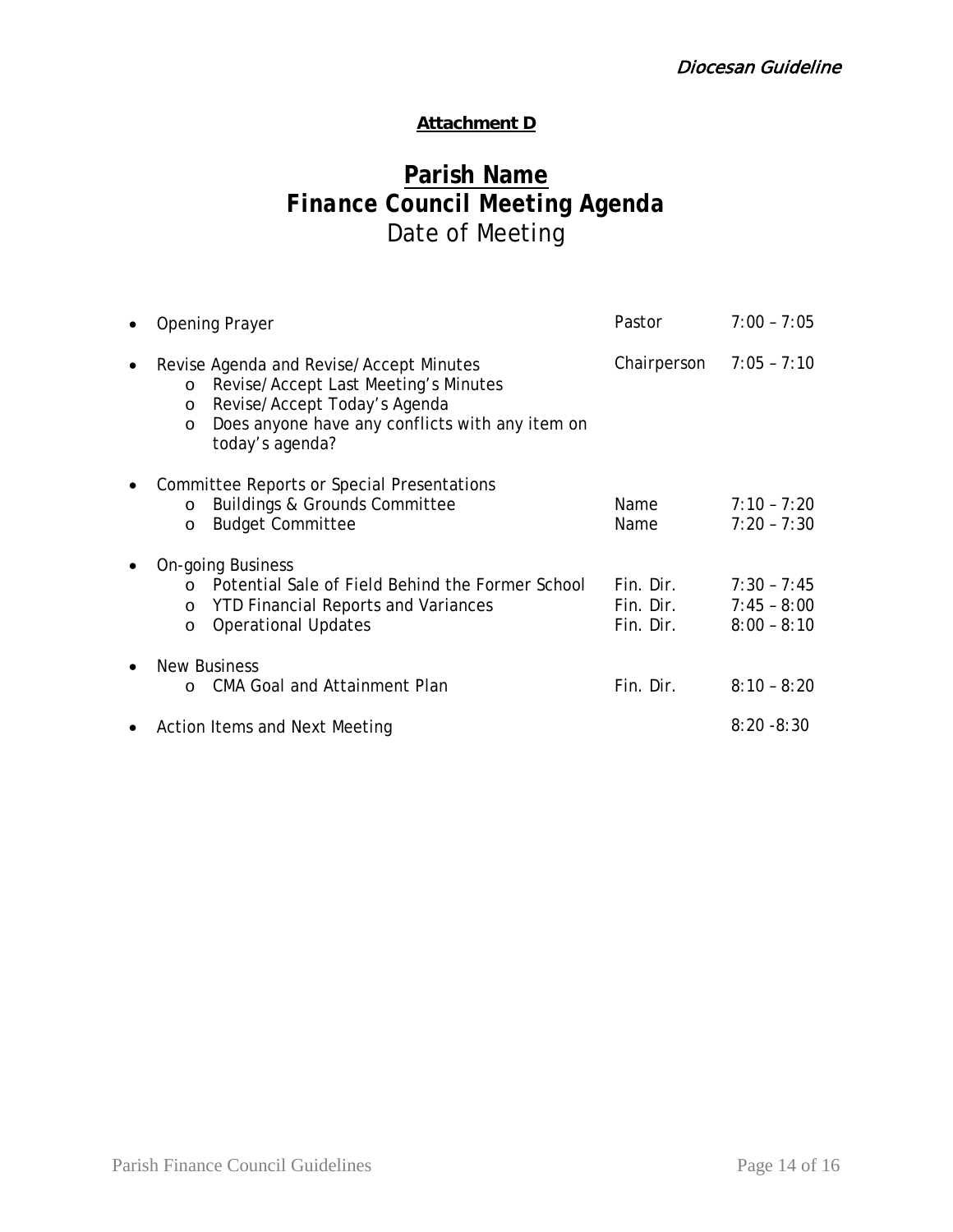## **Attachment E**

# **Parish Name** *Finance Council Meeting Minutes* Date of Meeting

- Present: (list members present in alphabetical order)
- Excused: (list members that let you know that they could not attend)
- Absent: (list members that did not in either category above)
	- Revise Agenda and Revise/Accept Minutes
		- o Last meeting's minutes were accepted as is
		- o Today's Agenda was accepted as is
		- o No one had any conflicts with any items on today's agenda
	- Committee Reports or Special Presentations
		- o Buildings & Grounds Committee
			- The chairperson reported that all this year's capital projects have been completed. Expect to underrun projected costs by about \$5K
			- Had a small roof leak repaired but we may need to move the roof project ahead of the boiler project next year.
		- o Budget Committee
			- **Proposed a balanced Operating Budget next year**
			- **Expect Offertory to be flat**
			- While we expect most expenses to increase by about 4%, last year's window replacement project should result in savings to offset those increases to bring Total Operating Expenses in line with Income
	- Ongoing Business
		- o Potential Sale of Field Behind the Former School
			- A developer has come forward with an offer to purchase the field behind the former school for \$85,000 and build 6 single family homes on the  $-3$ acre site. The land has been appraised at \$75,000.
			- After reviewing the finer details of the offer and aerial maps of the site, the council discussed the pros and cons of the offer.
			- The arguments in favor of the sale:
				- School is used for religious education with part of the building leased as office space so we no longer use or need the land
				- We could use the money
				- Access would be from the side street and not interfere with current church parking
				- Single family homes would fit with the neighborhood